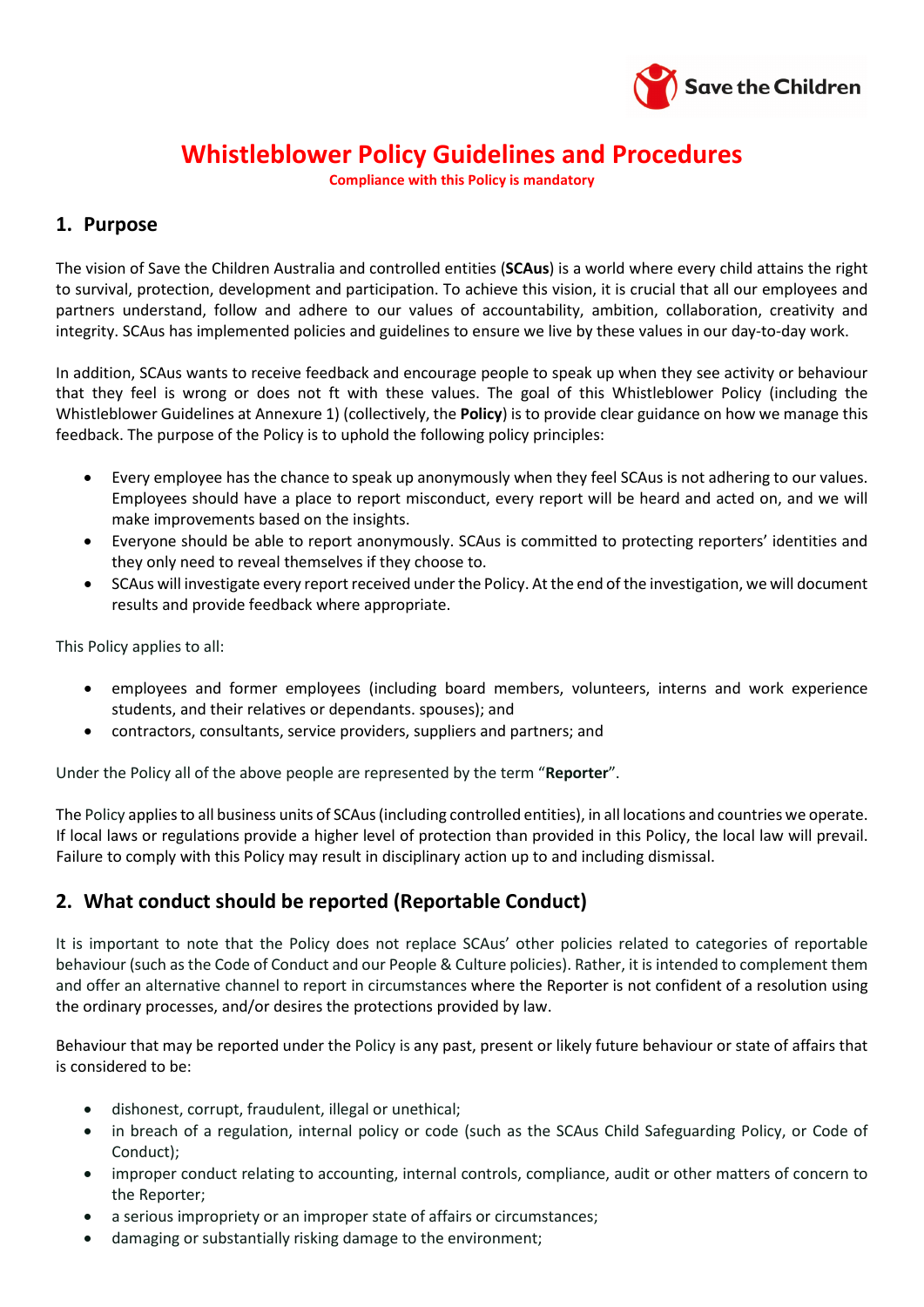

- a serious mismanagement of SCAus resources;
- detrimental to SCAus financial position or reputation;
- maladministration (an act or omission of a serious nature that is negligent, unjust, oppressive, discriminatory or is based on improper motives); or
- concealing Reportable Conduct.

## **3. Reporting**

Refer to section 7 of the Whistleblower Guidelines for information on how to make a report under this Policy.

## **4. Related Documents**

- SCAus Code of Conduct
- SCAus Australia Child Safeguarding Policy
- SCAus Australia Employee Code of Conduct
- SCAus Australia Bullying, Harassment and Policy
- SCAus Australia Grievance and Complaints Standards
- SCAus Complaints Handling Policy
- SCAus Policy Framework Guidelines

## **5. Legislation and Industrial Instruments**

- Corporations Act 2001 (Cth)
- Fair Work Act 2009 (Cth)
- Fair Work Regulations 2009 (Cth)
- Public Interest Disclosure Act 2013

*This Policy is not intended to override any industrial instrument, contract, award or legislation.*

## **6. Review**

This Policy will be reviewed every 3 years.

| <b>Previous</b><br>Version | Current<br><b>Version</b> | <b>Comments</b>                                                                                                               | Author                 | Approved by<br>Executive /<br><b>Policy Owner</b><br>(COO) | Approved by<br><b>BPRC / Board</b> | <b>Review Date</b> |
|----------------------------|---------------------------|-------------------------------------------------------------------------------------------------------------------------------|------------------------|------------------------------------------------------------|------------------------------------|--------------------|
| 9.0                        | 10.0                      | Compliance with Treasury Laws<br>Amendment (Enhancing<br><b>Whistleblower Protections) Act</b><br>2019 commencing 1 Jun 2020  | Legal                  | 10/03/20                                                   | 23/3/20                            | Q1 2022            |
| 10.0                       | 11.0                      | Review and simplify – redraft for<br>brevity and immaterial content<br>changes (Executive and Board<br>approval not required) | <b>General Counsel</b> | 06/05/22                                                   | N/A                                | Q1 2025            |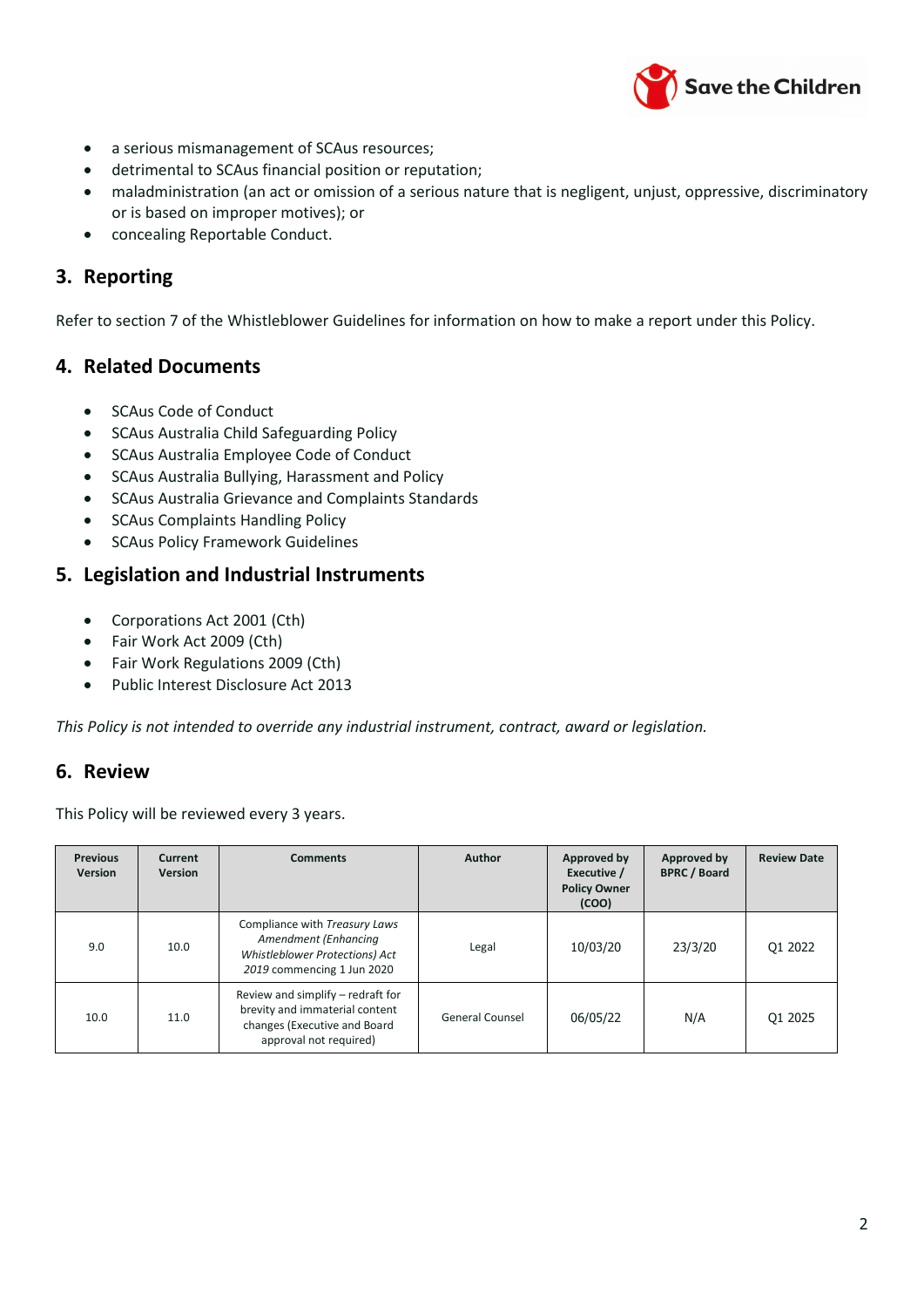

#### **Annexure 1**

# **Whistleblower Guidelines**

### **Compliance with these Guidelines is mandatory**

These Whistleblower Guidelines (the **Guidelines**) form part of, and provide more detail on implementation of the Policy.

## **7. Process for Making a Report**

#### **7.1 How to report Reportable Conduct**

There are different channels available for Reporters to make a report:

**a) via the Whispli online protected disclosure service**: To provide effective protection over disclosures, including allowing continuous discussion with anonymous reporters, SCAus has chosen to engage an external, secure, online service from Whispli. This is the preferred mechanism for making a protected disclosure and can be used by anyone with internet access and a browser by going to: **[https://app.whispli.com/save-the](https://app.whispli.com/save-the-children-au)[children-au.](https://app.whispli.com/save-the-children-au)** The online reporting form can also be reached using the following Quick Response (QR) code:



The Whispli platform establishes secure, anonymous if required, two-way communication between Reporters, Whistleblower Protection Officers (**WPOs**) and Whistleblower Investigators;

OR

**b) verbally or in writing,** to WPOs, who are people within SCAus who are authorised by the Corporations Act 2001 (Cth) or by SCAus to receive whistleblower reports, including:

- a member of the SCAus Executive Team
- an SCAus Board member
- General Counsel
- Head of Enterprise Risk
- A CEO of a controlled entity

Reports can also be made to the Australian Securities and Investment Commission (**ASIC**) or via a lawyer.

You can also seek confidential advice about the whistleblower process from a member of the SCAus Legal Team, or anonymously via Whispli, without a report being made.

#### **7.2 What is** *not* **Reportable Conduct?**

While everybody is encouraged to speak up and report any concerns to SCAus, not all types of conduct are intended to be covered by the Policy or by the protections under the *Corporations Act 2001* (Cth). The Policy does not apply to complaints by donors (who should utilise the SCAus complaints procedures on our webpage), or personal work-related grievances, unless the grievance includes victimisation due to whistleblowing or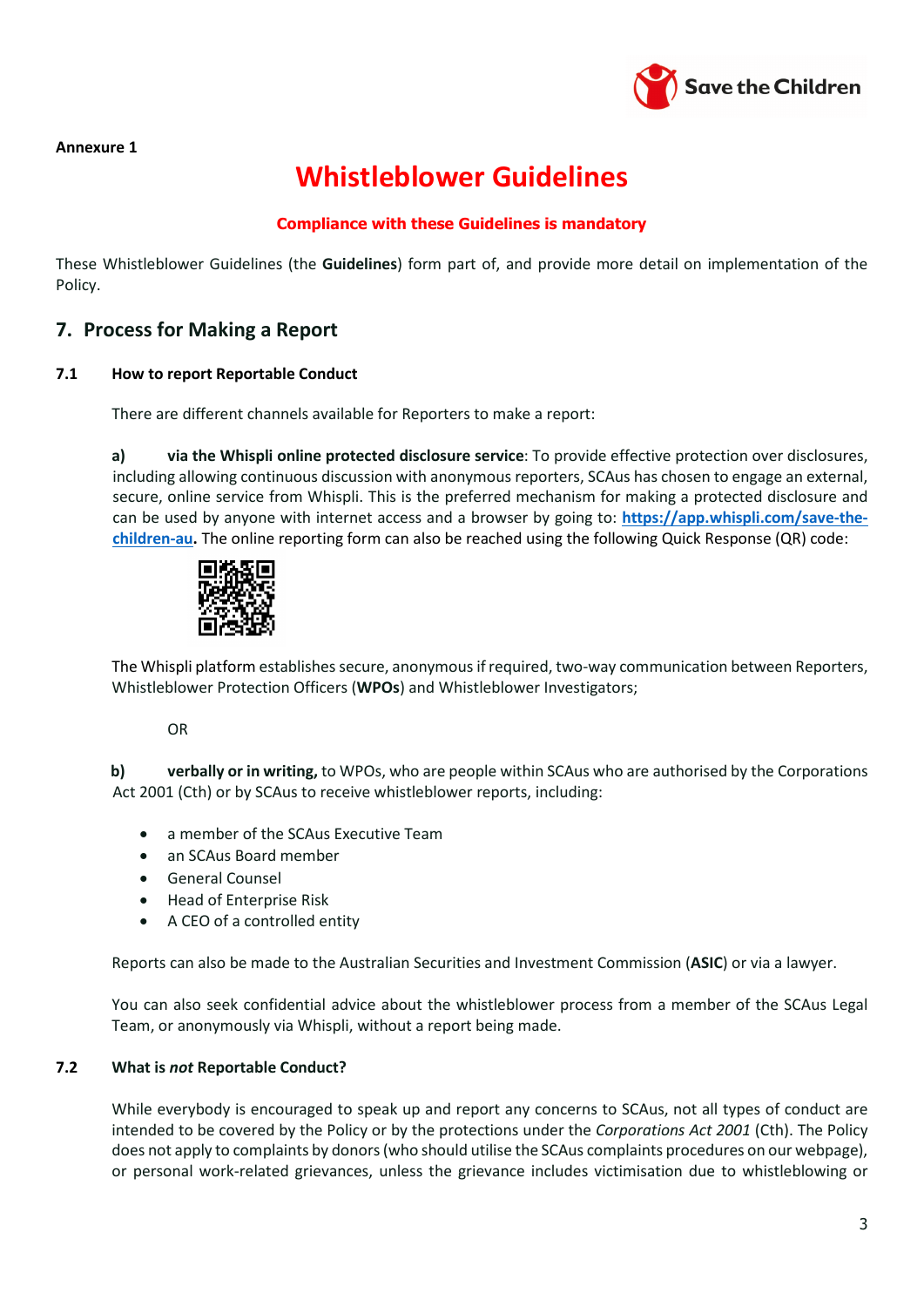

bullying or harassment. Those matters are dealt with under the SCAus Grievance and Complaints Handling Standards. Section 2 outlines what is Reportable Conduct under this Policy.

Personal work-related grievances are those that relate to a Reporter's current or former employment with SCAus that might have implications for the Reporter personally but do not:

- a) have any other significant implications for SCAus (or another entity); or
- b) relate to any conduct or alleged Reportable Conduct (as set out in Section 2).

Personal work-related grievances include grievances such as interpersonal conflicts, decisions about promotions, decisions that do not involve a breach of workplace laws, or terms and conditions of employment.

Personal work-related grievances may be covered by this Policy where they include information about misconduct, an allegation that the entity has breached employment or other laws punishable by imprisonment by a period of 12 months or more, or the grievance includes victimisation due to whistleblowing.

#### **7.3 You can remain anonymous**

SCAus respects and protects your identity if you choose to make an anonymous report. At any given time you can choose to identify yourself, but this is your choice and at no point is this required.

If you decide to disclose your identity, SCAus will work to protect your identity and will outline and document who in the organisation will know you submitted your report. SCAus will also take all steps necessary to ensure you do not suffer any retaliation.

It is worth noting that SCAus will make every endeavour possible to investigate your report, but in some cases, there are limitations of what can be achieved if you decide to remain anonymous.

#### **7.4 What information do I need to make a report?**

To make a report, you must know of or have reasonable grounds to suspect the Reportable Conduct.

For a report to be investigated, it must contain enough information to form a reasonable basis for investigation. It is important that you provide as much information as possible. This includes any known details about the events underlying the report such as the:

- date;
- time;
- location;
- name of person(s) involved;
- possible witnesses to the events; and
- evidence of the events (e.g. documents, emails).

In your report, include any steps you may have already taken to report the matter elsewhere or to resolve the concern.

#### **7.5 What is the investigation process?**

It is important for SCAus to be transparent with its employees and outline the process to investigate a report submitted in accordance with this Policy. Below are the steps SCAus will take once a report is received until the case is closed: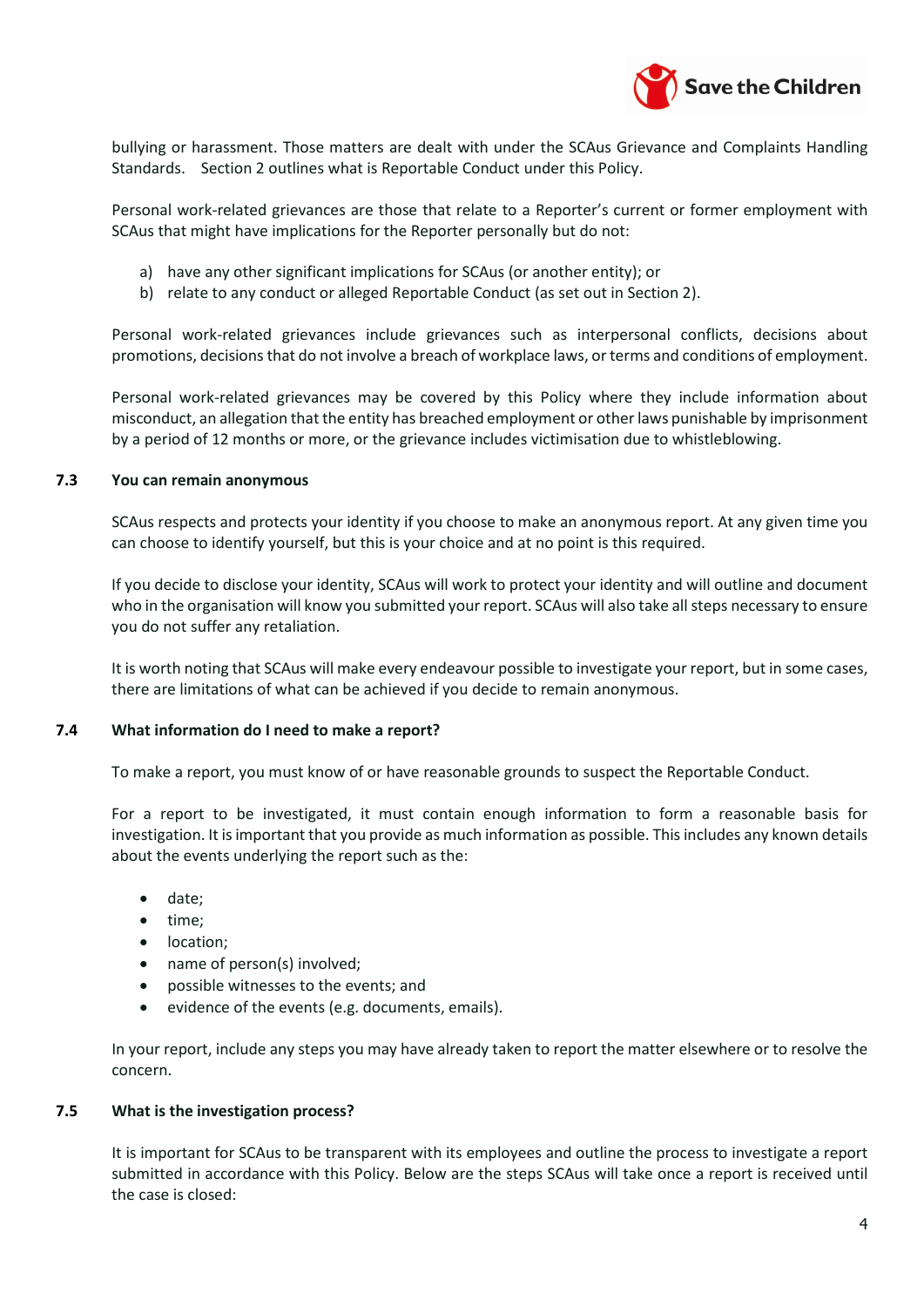

- 1) Report (anonymous or otherwise) is received by a WPO.
- 2) The report is assessed for any conflicts of interest, whether it is capable of being investigated under the Policy and whether external authorities need to be notified.
- 3) If an investigation is required, a whistleblower investigator is assigned to the report.
- 4) The whistleblower investigator will begin their investigation. This can include corresponding with the Reporter if there is a channel to do this. Investigations will be conducted fairly, objectively and in a timely manner.
- 5) The whistleblower investigator will investigate and update the WPO and the Reporter in accordance with this Policy.
- 6) Once the whistleblower investigator has finalised their investigation and report, the WPO and the Reporter will be updated.
- 7) At this point, the whistleblower investigator will hand relevant findings to the WPO / management for any additional actions to take place.

Any individuals who are accused of misconduct in a report (a **Respondent**) will have an opportunity to respond to allegations before any adverse findings are made and before any disciplinary action (if appropriate) is taken.

If there is insufficient information to warrant further investigation, or the initial assessment identifies that there is no case to answer, the Reporter will be notified at the earliest possible opportunity.

#### **7.6 Who is alerted to a report?**

The general principle is that confidentiality of information is maintained at all times, however in limited circumstances senior managers may be alerted if they are critical to the investigation in some manner.

Any information that could potentially identify an anonymous Reporter will be held in the strictest confidence and will not be shared, unless in accordance with section 8.1 of this Policy.

Any reports involving an SCAus Board member or the SCAus Chief Executive Officer (**CEO**) are reported to the SCAus Board Chair. Reports involving an SCAus Board Chair will be reported to the Chair of the SCAus Board Audit Committee.

#### **7.7 What is the process of updating the Reporter**

As part of the investigative process, SCAus will periodically update the Reporter of the progress of the investigation. These updates may include the following:

- SCAus has confirmed the receipt of a report from the Reporter.
- SCAus has begun the investigative process.
- The investigation is currently ongoing.
- The investigation has been closed.

The Reporter will then be updated once the investigation has been closed.

While SCAus will strive to provide as much feedback on the investigation as possible, due to our privacy obligations, there is often information that cannot be shared with the Reporter.

#### **7.8 What if the Reporter is not satisfied with the result?**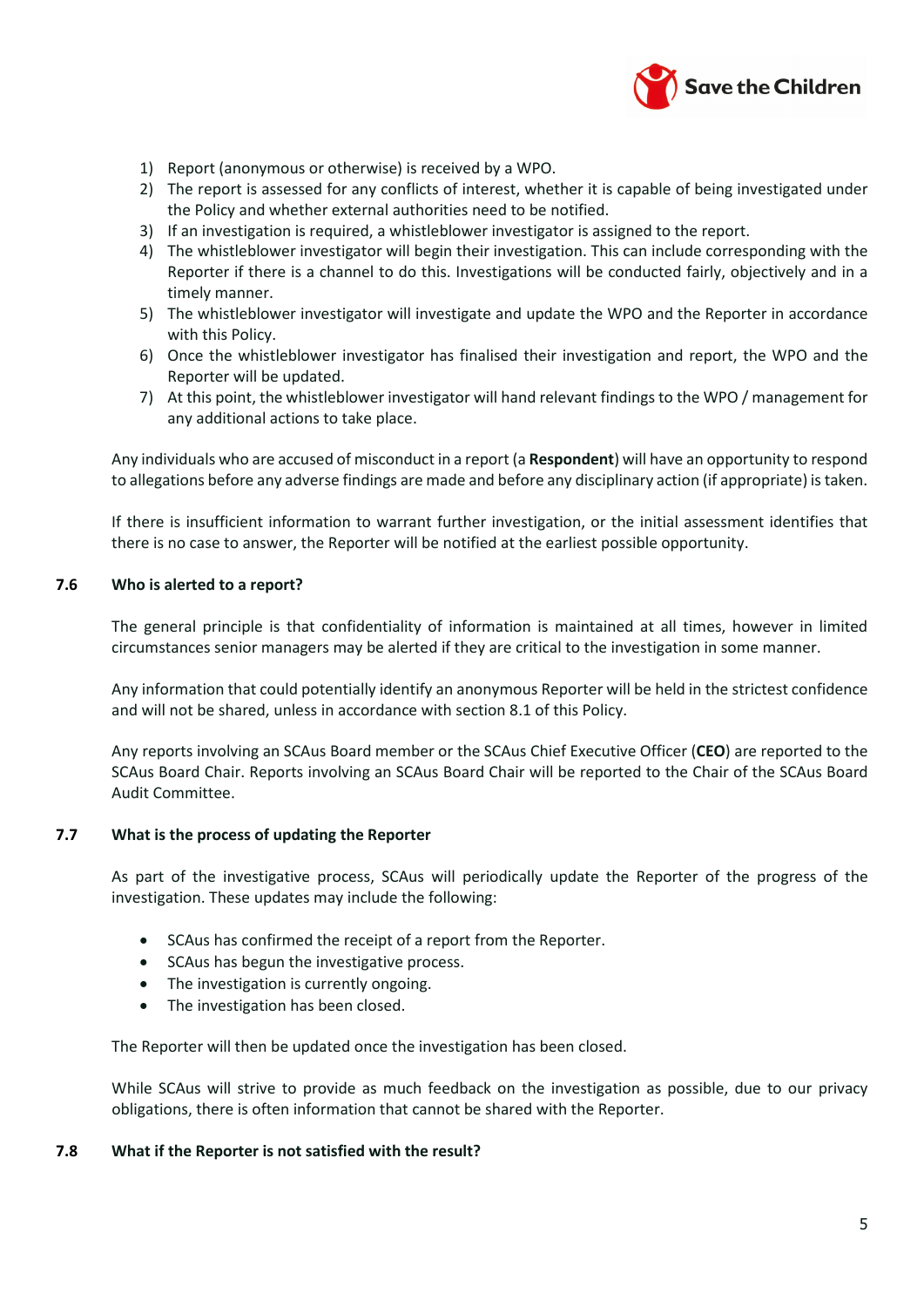

If, after receiving the summarised report of the investigation, the Reporter is not satisfied with the result, they can escalate their concern to the General Counsel. The Reporter can provide this escalation in writing so that a formal review can take place. The General Counsel commits to review the request, and may: uphold the investigation findings, request the investigation is reopened and/or appoint a new investigator.

## **8. How Reporters are protected**

#### **8.1 Anonymity after submitting a report**

Section 7.3 outlines how a Reporter can remain anonymous during the process of submitting a report. After submitting a report, the following rules around anonymity are in place to protect a Reporter's identity:

- You have the right to remain anonymous and do not need to identify yourself at any time during the investigation process.
- SCAus uses Whispli, which helps protect your identity during and after submitting a report.
- At no time will SCAus force you to reveal your identity.
- You can refuse to answer questions you feel could identify you. If you reveal yourself at any time, SCAus will document who will have access to your identity. This can include the whistleblower investigator or Chief People officer.

If you choose to report anonymously, your details will be treated confidentially to the fullest extent possible in connection with the investigation, and your identity will not be disclosed unless:

- you consent in writing to the disclosure;
- the disclosure is made to ASIC, APRA or the Australian Federal Police (AFP);
- the disclosure is made to a Legal Practitioner for the purpose of obtaining advice;
- the disclosure is authorised under the *Corporations Act 2001* (Cth); and/or
- disclosure is necessary to prevent or lessen a threat to a person's health, safety or welfare.

It is illegal for a person to identify a Reporter or disclose information that is likely to lead to the identification of the Reporter unless an exception above applies. If you feel that your confidentiality has been breached, you can lodge a complaint with a regulator, such as ASIC, for investigation. SCAus may also take disciplinary action against individuals that breach the confidentiality of a Reporter, including summary dismissal.

#### **8.2 Potential retaliation**

If you have reasonable grounds to suspect Reportable Conduct, even if it turns out those concerns are mistaken, SCAus will support you and anyone else assisting in the investigation.

SCAus will not tolerate any detriment inflicted on you because you or somebody else has made, or might make, a report of misconduct. Examples of a detriment include:

- retaliation, dismissal, suspension, demotion, or termination of your role;
- bullying, harassment, threats or intimidation;
- discrimination, subject to current or future bias, or derogatory treatment;
- harm or injury;
- damage or threats to your property, business, financial position or reputation; or
- revealing your identity as a whistleblower without your consent or contrary to law;
- threatening to carry out any of the above actions.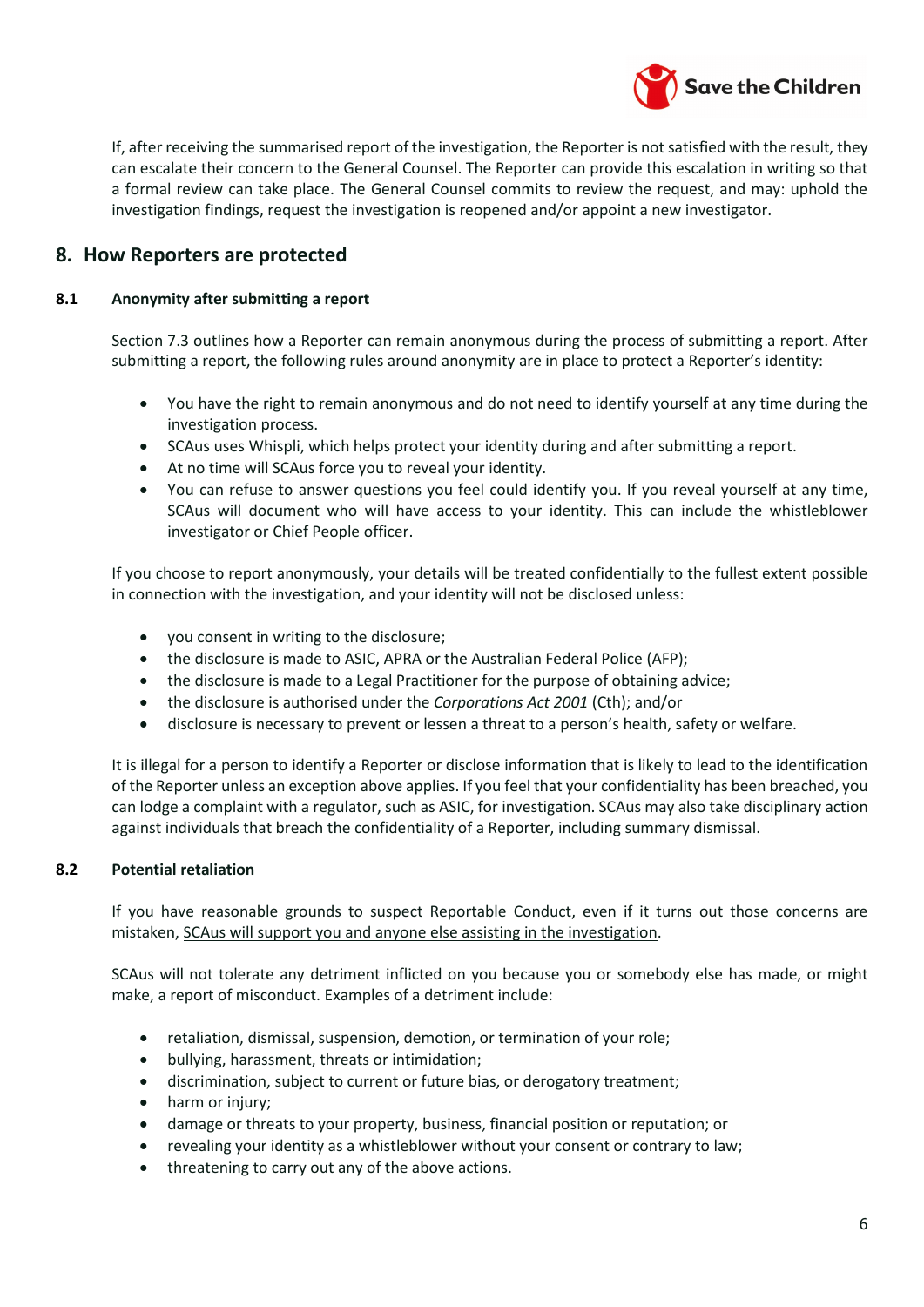

#### **8.3 How SCAus deals with retaliation**

Anyone found to be victimising or disadvantaging another individual for making a report under this Policy will be disciplined and may be dismissed or subject to criminal or civil penalties.

If you believe you have suffered a detriment in violation of this Policy, we encourage you to report this immediately to Whispli, or otherwise in accordance with this Policy. Your concerns of being disadvantaged will be treated as a report of Reportable Conduct in line with this Policy.

You may also be entitled to legal protections for making a report, including protection from legal action, protection from having to give evidence in legal proceedings, and/or compensation or other remedy.

#### *Separation of issues*

SCAus will still be able to still raise any issues related to work or performance related issues. While SCAus will protect the Reporter from any retaliation, it is also important that they are still effective in their job. SCAus can still raise any performance or contract issues with the Reporter as long as they are kept separate and not influenced at all from any reports that have been made.

#### **8.4 False reports or disclosures**

Reports must be made on reasonable grounds. Anyone who knowingly makes a false report/disclosure of Reportable Conduct may be subject to disciplinary action, including dismissal.

The disciplinary action will depend on the severity, nature and circumstance of the false disclosure.

#### **9. Roles and Responsibilities**

The roles within SCAus' whistleblowing program include the following:

| Role                                                                 | <b>Responsibility</b>                                                                                                                                                                                                                                                                                                                                                                                                                    |
|----------------------------------------------------------------------|------------------------------------------------------------------------------------------------------------------------------------------------------------------------------------------------------------------------------------------------------------------------------------------------------------------------------------------------------------------------------------------------------------------------------------------|
| <b>Whistleblower Policy Owner</b><br>(SCAus Chief Operating Officer) | This person owns the Policy and is measured on its overall success. This<br>includes employees knowing and understanding the program, the<br>process of making a report and the investigation process. investigating<br>reports.                                                                                                                                                                                                         |
| Whistleblower<br><b>Protection</b><br>Officers (WPOs)                | WPOs receive incoming reports, assign these reports to whistleblower<br>investigators (if required), and manage the whistleblower investigator as<br>they conduct investigations. This person is the first line of escalation and<br>works collaboratively with whistleblower investigators to ensure reports<br>are heard and acted upon.<br>Anonymous reports received via Whispli are received and managed by<br>the General Counsel. |
| <b>Whistleblower Investigators</b>                                   | Whistleblower investigators are assigned reports and their role is to<br>investigate these reports. This includes interacting and asking questions<br>of Reporters, as well as using the information provided to investigate the<br>report submitted. Their investigation can be internal or external to the<br>organisation depending on what was documented in the report. Their                                                       |